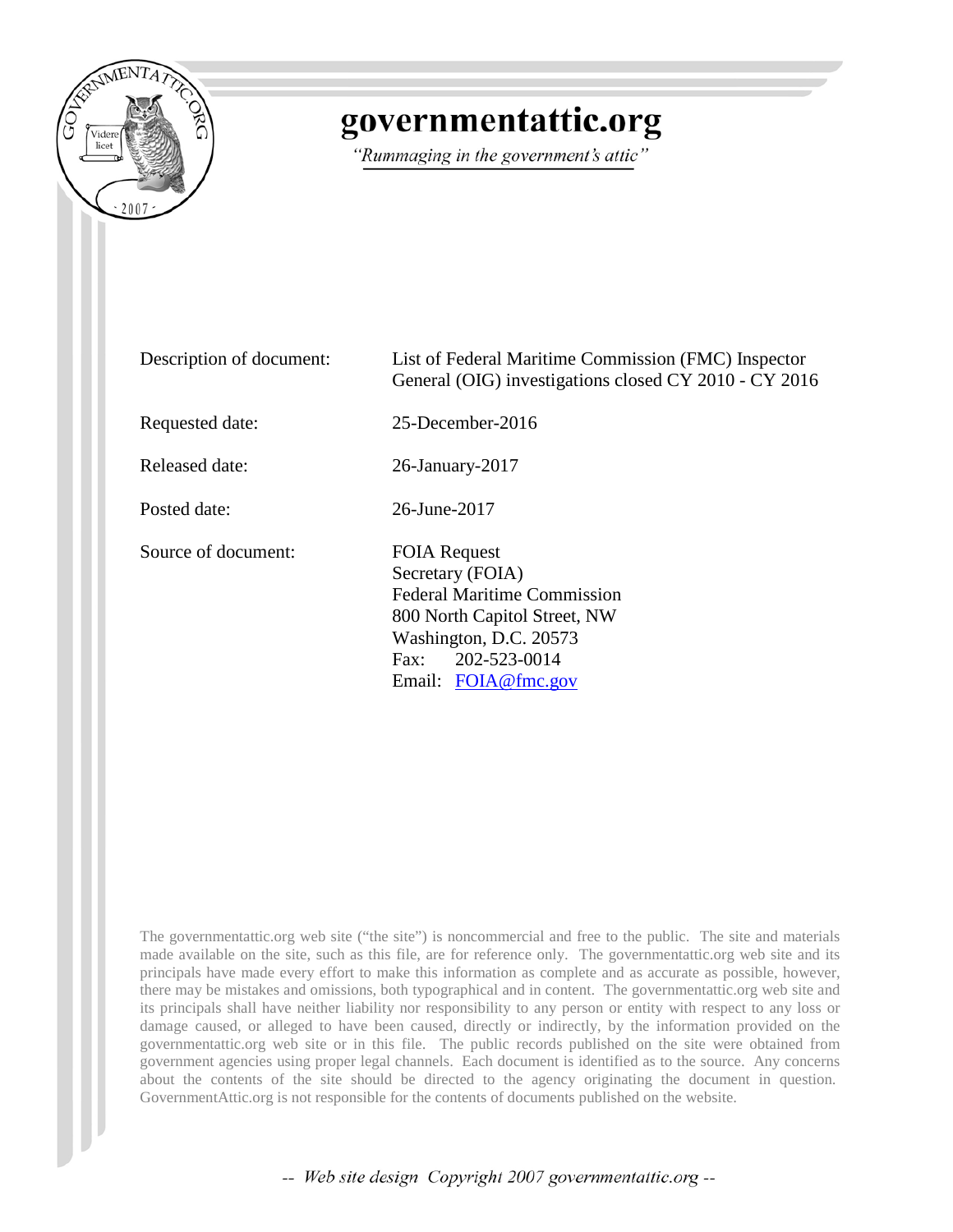From: FOIA <foia@FMC.gov> Cc: FOIA <foia@FMC.gov> Sent: Thu, Jan 26, 2017 4:19 pm Subject: FMC FOIA 17-007 acknowledgment/response

This acknowledges receipt of and responds to your Freedom of Information Act (FOIA) request below received by the Federal Maritime Commission (Commission) on December 25, 2016 provided to the Office of the Secretary by the Commission's Office of the Inspector General. Your request, pursuant to the Commission rules at 46 C.F.R. §503.31-34, seeking a copy or printout of the list of FMC OIG investigations closed during calendar years: 2010 through 2016 (inclusive) has been assigned FMC FOIA number 17-007.

Please note that FOIA does not require an agency to create or compile new records or lists responsive to a FOIA request. However, a document with the specific information you requested did not exist therefore, in order to satisfy your request we have made a one-time exception and are providing you with the attached responsive document.

With this response we will consider your request closed. Administrative appeals should be submitted to the Chairman of the Federal Maritime Commission pursuant to 46 C.F.R. §503.32.

There will be no charge for responding to your FOIA request. When corresponding with the Commission regarding this FOIA request, please refer to the assigned FMC FOIA number provided above. Feel free to contact Linda Hale of my staff or me at 202-523-5725 if you have any questions.

Sincerely,

Rachel E. Dickon Assistant Secretary/FOIA Public Liaison Federal Maritime Commission

The Office of Government Information Services (OGIS) offers mediation services to resolve disputes between FOIA requesters and Federal agencies as a non-exclusive alternative to litigation. Using OGIS services does not affect your right to pursue litigation. If you wish to contact OGIS, you may email them at: ogis@nara.gov or call 1-877-684-6448.